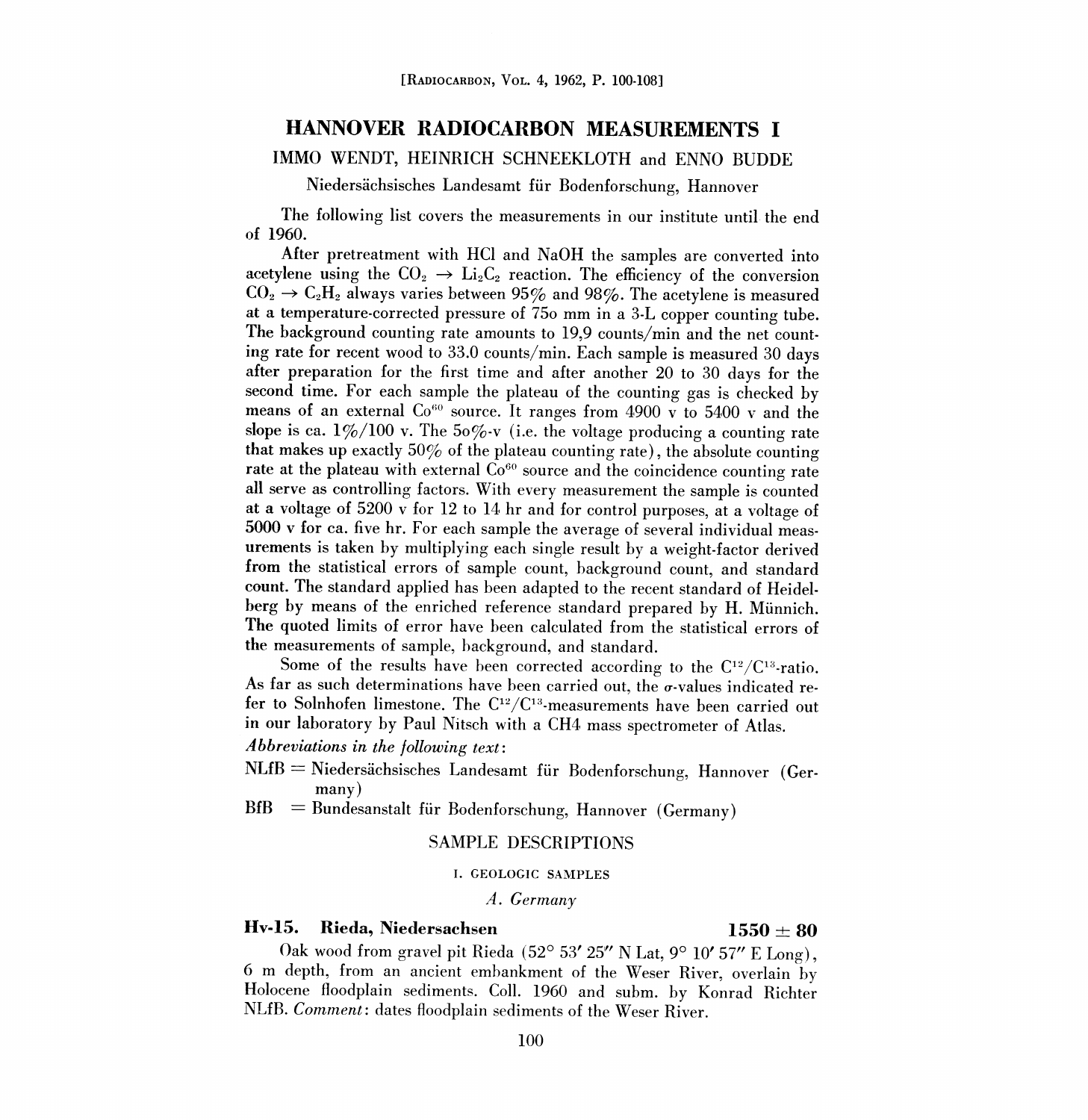### Hv-22. Landesbergen, Niedersachsen  $8300 \pm 120$

Wood from weir dam excavation Landesbergen (52° 34' 32" N Lat, 9° 06' 45" E Long), 4.5 m depth, overlain by fluviatile silt and loamy sand. Coll. 1959 and subm. by Gerd Luttig, NLfB. Comment: see Hv-15 and cf. Luttig, 1960).

### Hahnenmoor series, Niedersachsen

Pinus wood from a surface digging from the raised bog Hahnenmoor  $(52^{\circ}$ 39' 32" N Lat, 7° 39' 37" E Long). The profile shows 3 m Sphagnum peat overlying mineral soil with a recurrence horizon at 80 to 100 cm below surface (a recurrence horizon  $\equiv$  contact plane between underlying dark, much decomposed and overlying light, slightly decomposed Sphagnum peat). Coll. 1956 and subm, by H. D. Lang, NLfB.

### Hv-8. Hahnenmoor I  $4650 \pm 350$

Wood from bog base, 3 m depth. Comment: bog base was dated by pollen by H. D. Lang (private communication) at ca. 3000 B.C. (Zone Boundary VIII/IX of Overbeck)

### Hv-9. Hahnenmoor II  $3680 \pm 100$

Wood from 120 cm depth. *Comment*: pollen study by H. D. Lang suggests an age of 1500-2000 B.C.

### Hv-10. Hahnenmoor III  $3300 \pm 250$

Wood from 130 cm depth. Comment: date was expected to be older than Hv-9. The inversion may be due to error in sample collection.

### Hv-11. Oberlangen, Niedersachsen 6820  $\pm$  600

Charcoal below a podsolic soil from a digging near Oberlangen at Ems River (52° 50' 00" N Lat,  $7^{\circ}$  13' 22" E Long), from 50 to 65 cm below surface. Coll. 1958 and subm, by Rudolf Luders, NLfB. Comment: dates maximum age of podsolization.

### lobes Moor series, Niedersachsen

Peat samples from borings and surface diggings from the raised bog Hohes Moor near Rotenburg. Measurements date characteristic features of the pollen diagram, bog growth, and younger eolian sand sedimentation. Coll. 1959 and subm, by Heinrich Schneekloth. An extensive botanical, palynologic, and chemical study of Hohes Moor will be published by Schneekloth (1962).

### Hv-74. Hohes Moor A, 48 to 52 cm  $1740 \pm 100$

Peat from Section A (53° 11' 31" N Lat, 9° 26' 17" E Long), 48 to 52 cm depth. Comment: dates the first important rise of Carpinus pollen. Difference of some 100 yr is evident in comparison to the study by Aletsee (1958).

### Hv-42. Hohes Moor A, 90 to 95 cm  $1900 \pm 100$

Peat from Section A, 90 to 95 cm depth, immediately above the recurrence horizon. Comment: date does not conflict with the concept of Overbeck et al.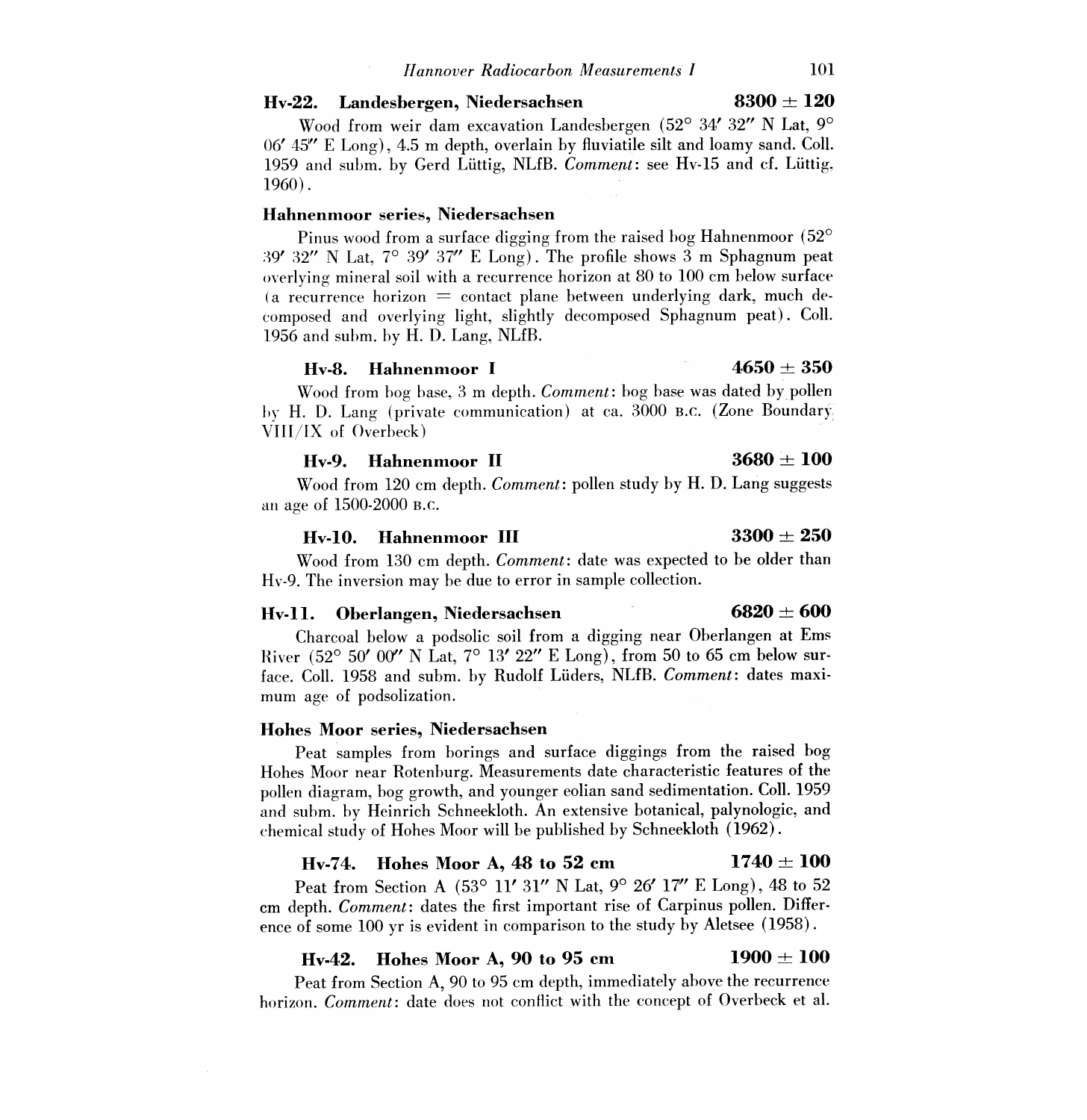(1957) as to the ages of the recurrence horizons in Gifhorn Moor and Hellwege Moor.

### Hv-124. Hohes Moor A, 250 cm  $4640 \pm 100$

Peat from Section A, 250 cm depth. Comment: dates the beginning fall of Ulmus pollen. Peat was correlated by pollen with boundary of Zones VIII/ IX of Overbeck. See Hv-8  $(4650 \pm 350,$  this date list).

### Hv-43. Hohes Moor A, 450 cm  $8630 \pm 150$

Peat from Section A, 450 cm depth. Comment: dates the change from soligenous to ombrogenous bog growth, which was determined by chemical means at ca. 430 cm depth.

### Hv-44. Hohes Moor 83 9750  $\pm 160$

Peat from Section 83 (53° 11' 41" N Lat, 9° 26' 46" E Long), at the base of the bog. Comment: dates beginning of bog growth in the peripheral part of Hohes Moor. In its center Late-glacial pollen spectra were found at the base.

### Hv-45. Hohes Moor C  $1250 \pm 80$

Peat from Section C (53° 11' 50" N Lat, 9° 26' 12" E Long), immediately below an eolian sand layer. Comment: eolian sand sedimentation was expected to correlate with increasing farming in the early Middle Ages.

### Hv-46. Hohes Moor D 5310  $\pm$  110

Peat from Section D (53° 11' 42" N Lat,  $9^{\circ}$  25' 47" E Long), immediately below an eolian sand layer. Comment: age was expected to be similar to Hv-45.

### Stade series, Niedersachsen

Peat from borings from the Stade marshy area at the mouth of Elbe River. Coll. 1959 and subm. by J. H. Benzler, NLfB. Samples date various phases of flooding by the North Sea. See Schneekloth and Wendt (1962).

**Hv-26.** Stade I, 50 to 56 cm 2680  $\pm$  90<br>Phragmites peat from Section I (53° 36' 51" N Lat, 9° 28' 08" E Long). from 50 to 56 cm depth, overlain and underlain by marine silty clay.

Hv-27. Stade I, 330 cm  $4200 \pm 90$ <br>Alder forest peat from Section I (same locality as Hv-26) from 330 cm depth, overlain and underlain by marine silty clay. Comment: dates do not conflict with pollen dating by Heinrich Schneekloth. (Zones IX and X of Overbeck )

### Hv-28. Stade II  $3036 \pm 90$

Peat from Section II (53° 36' 51" N Lat,  $9^{\circ}$  29' 13" E Long), from 130 to 150 cm depth, overlain and underlain by marine silty clay. *Comment*: date seems to be reasonable.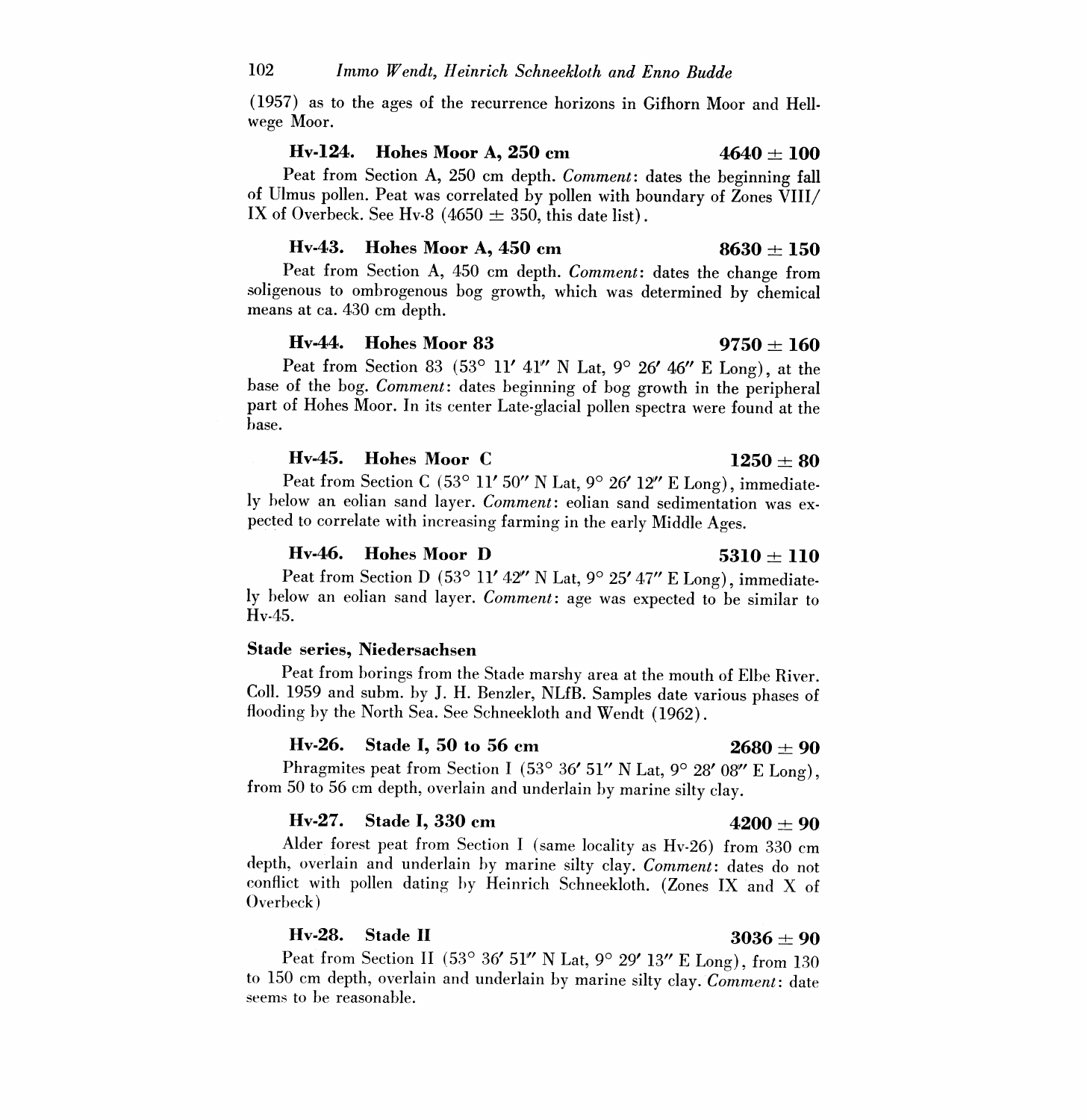# Hv-30. Stade III  $4840 \pm 100$

Peat from Section III (53° 36' 40" N Lat, 9° 29' 03" E Long), from 475 to 505 cm depth, overlain and underlain by marine silty clay. Comment: date seems to be reasonable.

### Twixlum series, Niedersachsen

Peat from boring from the Twixlum marshy area at the mouth of the Ems River (53° 23' 12" N Lat, 7° 07' 45" E Long). The profile shows 50 cm of fen peat, overlain by 50 cm of marine silty clay and underlain by marine silty clay. Coll. 1959 and subm. by Heinz Voigt, NLfB. Samples date flooding by the North Sea.

### **Hv-37.** Twixlum I 1650  $\pm$  100

Peat from 50 to 60 cm depth, at top of layer.

### Hv-38. Twixlum II  $1700 \pm 100$

Peat from 85 to 95 cm depth. Comment: difference in age between Hv-37 and Hv-38 was expected to be greater.

### Neermoor series, Niedersachsen

Peat from Onken gravel pit near Neermoor (53° 18' 27" N Lat, 7° 25' 03" E Long). Profile shows 180 cm of peat overlain by 40 cm of Holocene marine silty clay and underlain by Pleistocene sand. Coll. 1959 and subm. by Heinz Voigt. Samples date bog growth and its flooding by the North Sea. See Schneekloth and Wendt (1962).

### Hv-39. Neermoor I  $2930 \pm 70$

Sphagnum peat from 41 to 55 cm depth.

### Hv-40. Neermoor II  $3075 \pm 100$

Sphagnum peat from 60 cm depth.

**Hv-41.** Neermoor III 5280  $\pm$  100

Carex-Phragmites peat from 210 to 220 cm depth. Comment: profile was correlated by pollen with the Zones VIII to X of Overbeck.  $C<sup>14</sup>$  dates are reasonable.

### Loxstedt series, Niedersachsen

Peat from borings from the marshy area from the mouth of Weser River. Coil. 1959 and subm. by H. D. Lang. Samples date sediments of the North Sea.

### Hv-52. Loxstedt 58 1800  $\pm 80$

Peat from Section 58 (53° 25' 51" N Lat, 8° 33' 21" E Long), from 82 to 87 cm depth. Profile shows a 7-cm peat layer overlain and underlain by marine silty clay.

### Hv-53. Loxstedt 108 2750  $\pm 80$

Peat from Section 108 (53° 28' 31" N Lat, 8° 34' 15" E Long), from 113 to 118 cm depth. Profile shows a 60-cm peat layer overlain and underlain by marine silty clay.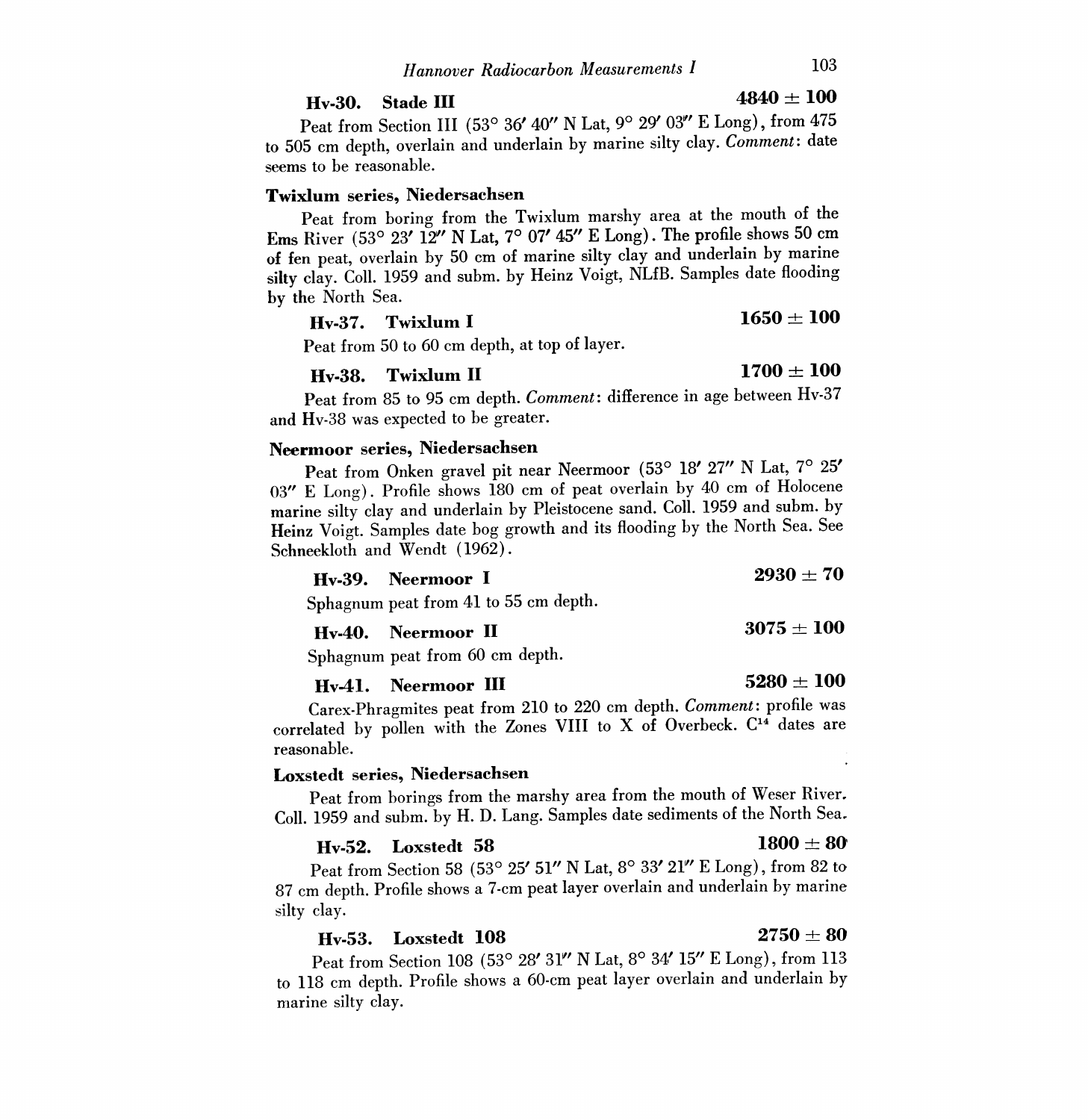### Hv-53a. Loxstedt  $108$  2430  $\pm$  100

Same samples as Hv-53 ; humic-acid fraction.

**Hv-54. Hagen, Niedersachsen** 3500  $\pm$  110<br>Peat from a boring in the marshy area at the mouth of Weser River (53<sup>o</sup>  $22'$  10" N Lat, 8° 30' 58" E Long), from 350 to 370 cm depth, overlain by marine silty clay. Coll. 1959 and subm. by H. D. Lang. Comment: dates the flooding of the North Sea in this area. Date is reasonable.

### Hv-61. Navigation channel Wilhelmshaven  $>30,000$

Wood from boring in the Jade River navigation channel near Wilhelmshaven (53° 33′ 35″ N Lat, 8° 10′ 15″ E Long), from 20 to 40 m below the bottom of the sea. Coll. 1957 by Ferdinand Bohlmann, Oldenburg; subm. by Konrad Richter. Comment: dates North Sea sediments in the mouth of Jade River.

### Nordenham T 9a series, Niedersachsen

Peat from boring in the marshy area of the mouth of Weser River (53° 26' 30" N Lat, 8° 22' 00" E Long). Profile shows several peat layers overlain and underlain by marine silty clay. Coll. 1959 and subm. by Werner Müller. NLfB. Samples date different phases of flooding by the North Sea. See Schneekloth and Wendt (1962).

|                                    | Hv-97. Nordenham T 9a, $110$ to $115$ cm | $2730 \pm 100$ |  |
|------------------------------------|------------------------------------------|----------------|--|
| Raised bog peat from Section T 9a. |                                          |                |  |
|                                    | Hv-98. Nordenham T 9a, 135 to 140 cm     | $2870 \pm 100$ |  |

Phragmites-Carex peat from Section T 9a.

Hv-99. Nordenham T 9a, 330 to 340 cm  $3900 \pm 120$ Peat; like Hv-98.

Hv-100. Nordenham T 9a, 370 to 380 cm  $4380 \pm 120$ 

Peat; like Hv-98. Comment: pollen study suggested a greater age.

### Nordenham T 9c series, Niedersachsen

Peat from boring ca. 100 m away from the Nordenham T 9a boring. Coll. <sup>1959</sup>and subm. by Werner Muller. Samples date different phases of flooding by the North Sea. See Schneekloth and Wendt (1962).

| Hv-101. Nordenham T 9c, 630 to 640 cm<br>Phragmites peat from Section T 9c.       | $5150 + 120$   |
|-----------------------------------------------------------------------------------|----------------|
| Hv-102. Nordenham T 9c, 665 to 670 cm<br>Phragmites-Carex peat from Section T 9c. | $5350 \pm 130$ |
| Hv-103. Nordenham T 9c, 958 to 987 cm<br>Clayey fen peat from Section T 9c.       | $6200 + 175$   |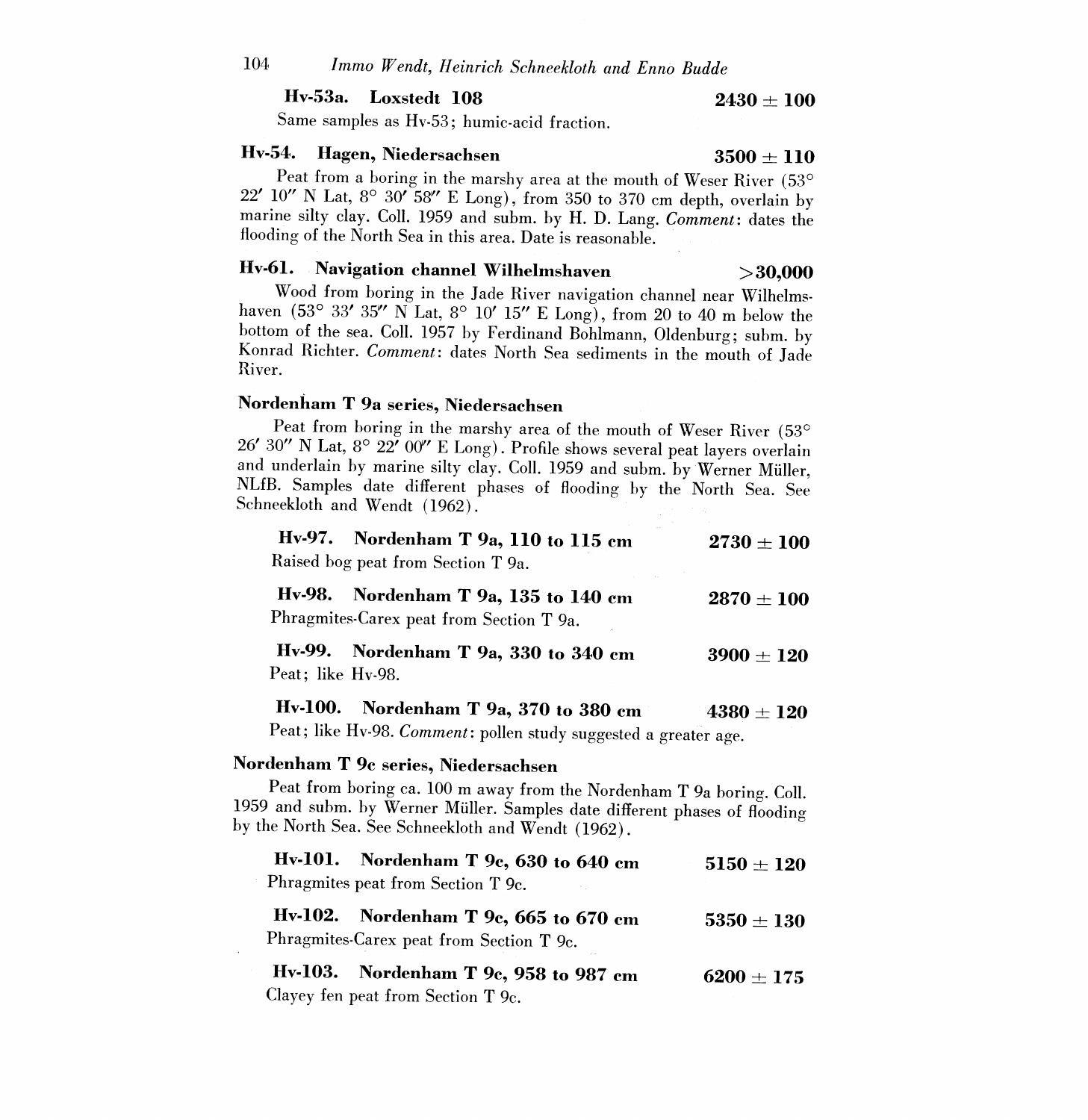### Hv-104. Nordenham T 9c, 1062 to 1070 cm 6660  $\pm$  120

Alnus forest peat from Section T 9c, underlain by Pleistocene sand. Comment: dates are reasonable.

### Elsfleth series, Niedersachsen

Peat from a boring in the marshy area at mouth of Weser River near Elsfleth (53° 13' 57" N Lat, 8° 27' 20" E Long). Profile shows several peat layers overlain and underlain by marine silty clay. Coll. 1959 and subm. by Werner Muller. Samples date different phases of flooding by the North Sea. See Schneekloth and Wendt (1962).

| <b>Hv-105.</b> Elsfleth T 19<br>Wood from Section T 19, 215 to 250 cm depth. | $2890 \pm 110$ |
|------------------------------------------------------------------------------|----------------|
| Hv-106. Elsfleth T 18, 290 to 300 cm<br>Clayey fen peat from Section T 18.   | $3200 \pm 140$ |
| Hv-107. Elsfleth T 18, 370 to 380 cm<br>Clayey fen peat from Section T 18.   | $3710 \pm 140$ |
| Elsfleth T 18, 470 to 480 cm<br>Hv-108.<br>Fen peat from Section T 18.       | $3940 \pm 110$ |
| Hv-109. Elsfleth T 18, 550 to 560 cm<br>Clayey fen peat from Section T 18.   | $4680 \pm 150$ |
| Hv-110. Elsfleth T 18, 690 to 700 cm<br>Fen peat from Section T 18.          | $4870 \pm 130$ |
| Elsfleth T 18, 850 to 900 cm<br><b>Hv-111.</b>                               | $6050 \pm 140$ |

Alnus forest peat from Section T 18, underlain by Pleistocene sand. General comment: dates are reasonable.

### B. Iceland

# **Hv-12.** Husarik  $B:$  *Legand* 1500  $\pm$  450

Charcoal from a digging near Husarik port (66° 2′ 50″ N Lat, 17° 21′ 00" W Long), from the Kjökkemödding layer overlain by 2 m of eolian sand. Coil. 1958 and subm. by Konrad Richter. Comment: dates a landslide.

### Hv-13. Stakkahlihd I 1850  $\pm 100$

Wood from a peat digging near Stakkahlihd village at Lodmundarfjord (65° 22' 15" N Lat, 13° 52' 20" W Long), from the base of a bog underlain by the debris of a landslide. Coll. 1958 and subm. by Konrad Richter. Comment: dates a landslide. Date does not conflict with pollen dating by Heinrich Schneekloth (unpub.).

### Hv-14. Stakkahlihd II  $2100 \pm 100$

Peat from the same locality and depth as Hv-13. Comment: was expected to be synchronous with Hv-13.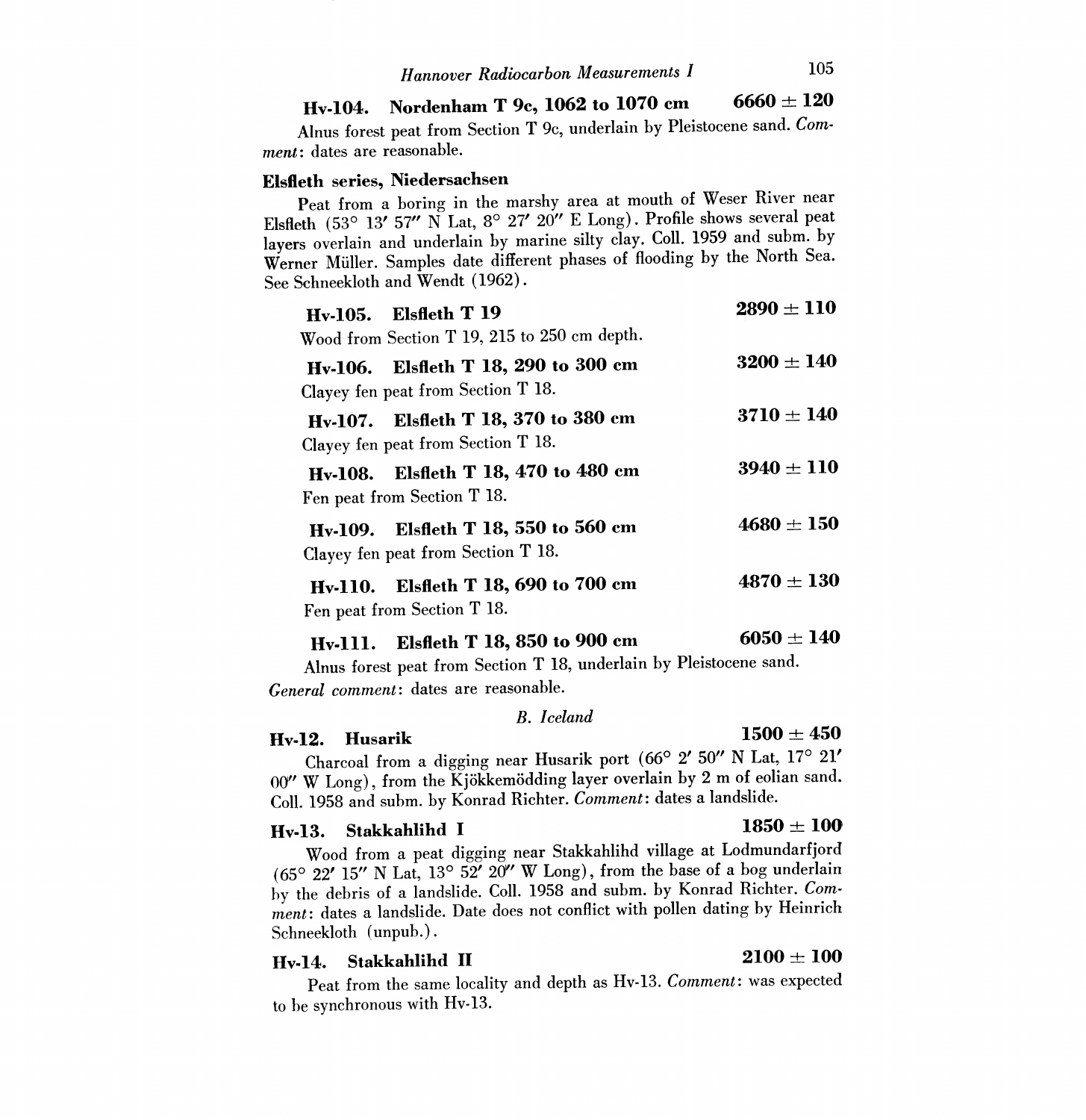II. ARCHEOLOGIC SAMPLES

### A. Germany

### Hv-24. Hemmingen, Niedersachsen 1470  $\pm 70$

Wood from Rehren gravel pit near Hannover (52° 19' 10" N Lat, 9° 45'  $32''$  E Long), from (possibly) 6 m depth. Coll. 1954 and subm. by Landesmus, Hannover. Comment: dates a fragment of a wooden paddle or spade.

### Hv-55. Dümmersee Canoe, Niedersachsen  $4040 \pm 100$

Wood from a digging near Dümmersee (52° 28' 50" N Lat,  $8^\circ$  17' 10" <sup>E</sup>Long), from ca. 1 m depth. Coll. 1959 and subm. by Konrad Richter. Comment: dates a canoe (?) above a Mesolithic layer.

### $Hv-56.$  Verden, Niedersachsen  $1000 \pm 80$

Wood from the sandy filling of a circular rampart in Verden (52° 54' 50" N Lat, 9° 14' 10" E Long). Coll. and subm. by Detlev Schünemann, Verden. Comment: dates the rampart which was expected to belong to the period of Heinrich I, German king (A.D. 919-936). See Schünemann (1960).

Hv-58. Xanten I, Nordrhein-Westfalen 1975  $\pm$  100<br>Oak wood from a levelled building of Roman Age (51° 39' 46" N Lat.  $6^{\circ}$  26' 43" E Long), from ca. 2.1 m depth below floodplain sediment. Coll. 1959 and subm, by Wilhelm Wolff, Geol. Landesamt Krefeld. Comment: age of the settlement as expected.

Hv-59. Xanten II, Nordrhein-Westfalen 1740  $\pm$  80<br>Pine wood from the bottom casing of a small lime pit (51° 40′ 02″ N Lat.  $\sigma$   $96'$ Pine wood from the bottom casing of a small lime pit  $(51^{\circ} 40' 02''$  N Lat,  $6^{\circ} 26' 28''$  E Long), from ca. 1.7 m depth below excavation of Roman-Age buildings. Coll. 1959 and subm. by Wilhelm Wolff. *Comment*: dates buildings. Coll. 1959 and subm. by Wilhelm Wolff. Comment: dates the lime pit.

## Hv-83. Kelheim, Bayern  $1000 \pm 90$

Charcoal from a presumed pile from the wall of a gravel pit  $(48^{\circ} 58' 10''$ N Lat, 11° 53' 50" E Long), from 90 to 120 cm depth. Coll. 1959 and subm.<br>by Friedrich Kohl, Geol. Landesamt München. Comment: dates the charcoal pile.

### B. Bolivia

### Kalasya series, Tiahuanacu

Charcoal from the temple field Kalasya (16° 33' S Lat, 68° 41' W Long). Coll. 1959 and subm. by Hannfrit Putzer, BfB.

### Hv-17. Kalasya, 50 cm  $240 + 80$

Charcoal from 50 cm depth. Comment: sample was later proved not to belong to the culture layer.

Hv-18. Kalasya, 175 cm  $1630 \pm 130$ 

Charcoal from 175 cm depth.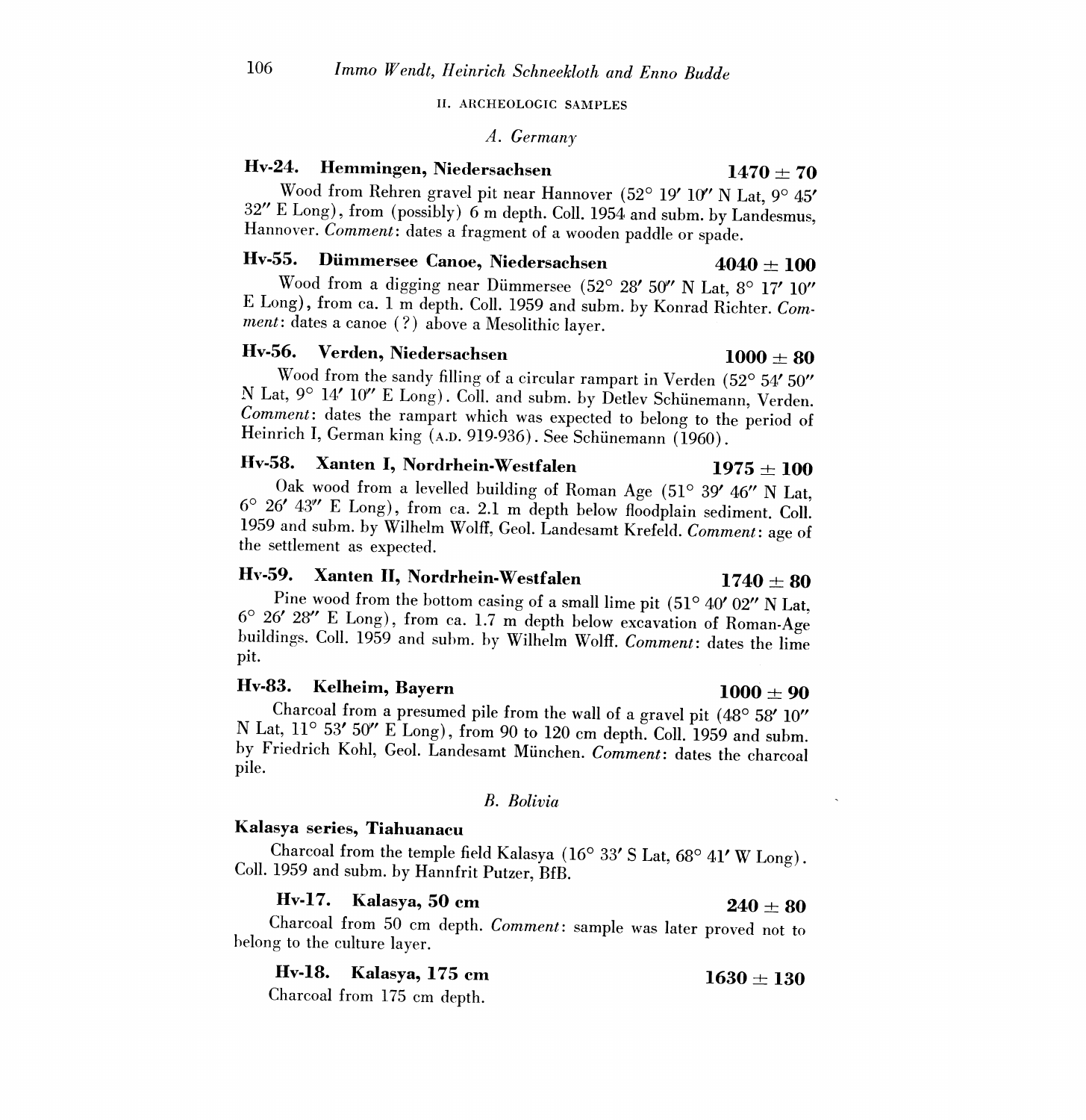### Hv-19. Kalasya, 180 cm  $1645 \pm 80$

Charcoal from 180 cm depth. Comment: dates of Hv-18 and Hv-19 are reasonable.

### Hv-87. Buena Vista Mine  $>25,000$

Wood from the Cangalli conglomerate from the Buena Vista mine near Rio Tipuani (15° 35' S Lat, 68° 10' W Long). Coll. 1959 and subm. by Hans Freydanck, BfB.

# **Hv-114.** Icla-Chullpamoko, 140 cm<br>Charcoal and bone from 140 cm depth from a post-Tiahuanacu pottery

layer (19° 20' S Lat, 64° 48' W Long). Coll. 1958 and subm. by H. D. Disselhoff and H. Walter, Ethnol. Mus., Berlin.

### Hv-115. Icla-Chullpamoko, 270 cm  $1000 \pm 170$

Charcoal from 270 cm depth from same locality as Hv-114. Coll. 1958 and suhm, by H. D. Disselhoff and H. Walter Ethnol.

### Hv-116. Cliza-Chullpapata  $1850 \pm 90$

Carbonized seed (Schinus molle) from Prace-Tiahuanacu settlement (17°  $35'$  S Lat,  $65^{\circ}$  55' W Long), from 40 cm depth. Coll. 1958 and subm. by H. D. Disselhoff and H. Walter. *Comment*: seed found together with pottery corresponding to Rydens pottery from Chullpa Pampa (Grasso, 1952; 1955).<br>Prace-Tiahuanacu age; see Crane and Griffin (1959, p. 192), sample M-510,  $1680 \pm 300.$ 

# **Hv-121. Huancarani** 2750  $\pm$  100<br>Charcoal from excavation Huancarani (17<sup>o</sup> 12' S Lat, 67<sup>o</sup> 55' W Long), from 150 to 170 cm depth. Coll. 1958 and subm. by H. D. Disselhoff and H. Walter. *Comment*: the excavated mound contained bone tools, simple pottery (ollas), some stone tools, and many guanaco and deer bones. Findings are very similar to those of younger Ongamira layers (Cordoba, Argentine). See Disselhoff 1960; Menghin and Gonzales, 1954.

### III. CROSS-CHECK SAMPLE

Hv-63. St. Walburgkerk 1075  $\pm$  95<br>Oak wood from a church at Groningen (53° 12' N Lat, 6° 36' E Long). Netherlands. Subm. by Hl. de Vries, University of Groningen. Comment:  $\delta$  = -23%. Wood of the same origin has been dated by several others (see list in U-69, Olsson, 1959, p. 100).

**REFERENCES** 

### Date lists:

Michigan IV Crane and Griffin, 1959 Olsson, 1959

Aletsee, L., 1958, Uber einige Korrekturen an der Zeitstellung der jungeren Pollenzonen Nordwestdeutschlands (Ov. & Schn. ix-xii) : Geobot. Inst. Ruhel, Zurich Veroffentl., no. 34, p. 13-18.

Crane, H. R., and Griffin, J. B., 1959, University of Michigan radiocarbon dates IV: Am. Jour. Sci. Radioc. Supp., v. 1, p. 173-198.

Disselhoff, H. D., 1960, Probleme der bolivianischen Archäologie: Internat. Cong. Ameri- canist., 34th Wien, Ber.